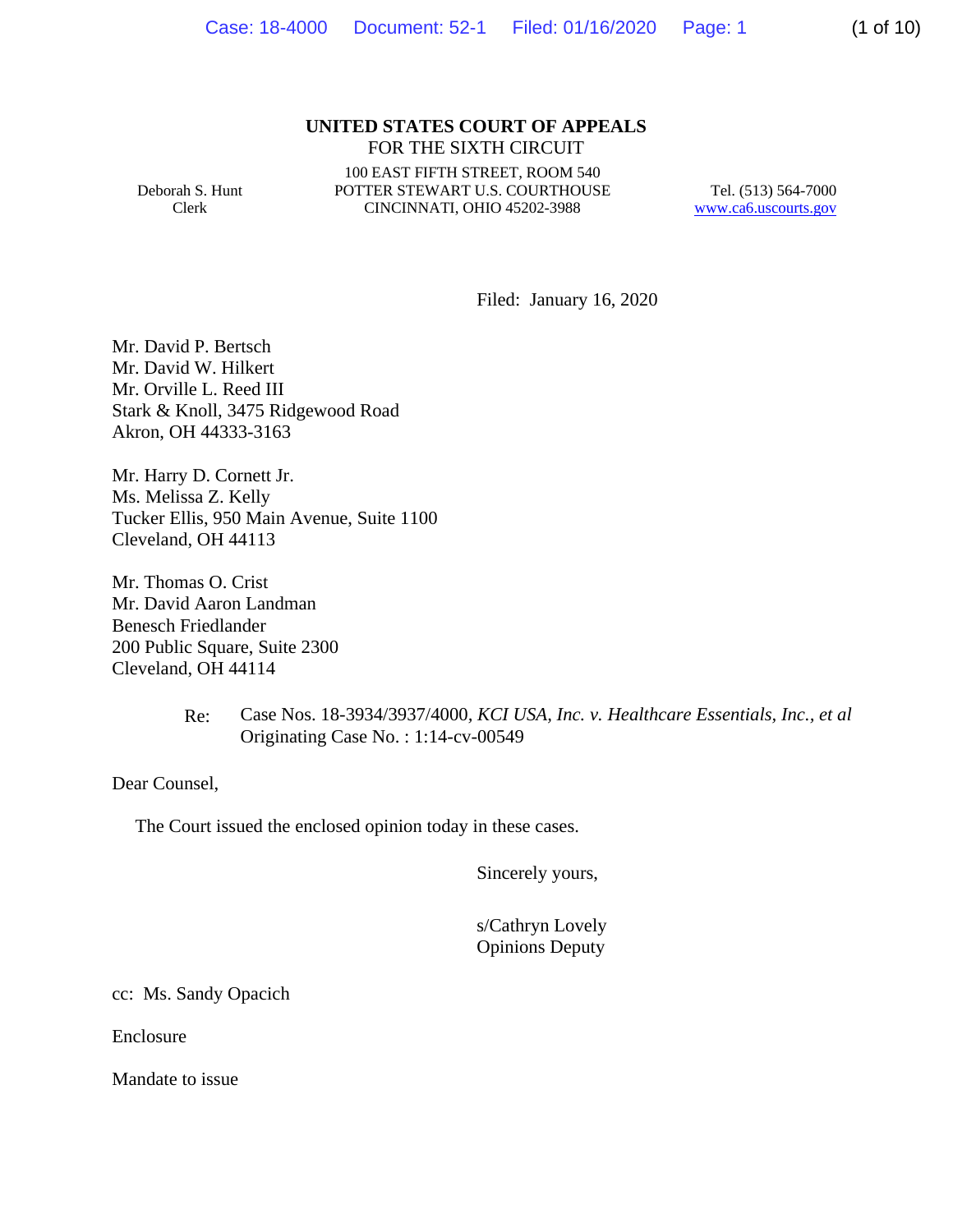## **NOT RECOMMENDED FOR PUBLICATION**

File Name: 20a0025n.06

Case Nos. 18-3934/3937/4000

# **UNITED STATES COURT OF APPEALS FOR THE SIXTH CIRCUIT**

| KCI USA, INC.,<br>Plaintiff - Appellee/Cross - Appellant,                                                                                          | <b>FILED</b><br>Jan 16, 2020<br>DEBORAH S. HUNT, Clerk                                                                                     |
|----------------------------------------------------------------------------------------------------------------------------------------------------|--------------------------------------------------------------------------------------------------------------------------------------------|
| V.<br>HEALTHCARE ESSENTIALS, INC.,<br>Defendant,                                                                                                   | <b>FROM</b><br>APPEAL<br><b>THE</b><br>ON.<br>STATES DISTRICT<br><b>UNITED</b><br><b>COURT FOR THE NORTHERN</b><br><b>DISTRICT OF OHIO</b> |
| MICHAEL R. RASOR, KOMLAVI ATSOU, and<br>ERIC J. WEISS; CAVITCH, FAMILO &<br>DURKIN CO., LPA,<br>Interested Parties - Appellants/Cross - Appellees. | <b>OPINION</b>                                                                                                                             |

# **BEFORE: MOORE, McKEAGUE, and GRIFFIN, Circuit Judges.**

# **McKEAGUE, Circuit Judge.**

One thing is certain: discovery abuses by the defendants infected this case—seemingly beyond repair, leading to a default judgment against the defendants in the amount of \$645,016,638. Less certain, however, were the procedural safeguards afforded before the imposition of sanctions on the defendants' attorneys due to those discovery abuses.

Cavitch, Familo & Durkin Co., LPA ("Cavitch") and three of its attorneys, Michael Rasor, Komlavi Atsou, and Eric Weiss (referred to throughout as "the individual attorneys") appeal the district court's order granting Plaintiff KCI USA, Inc.'s motion for sanctions. The district court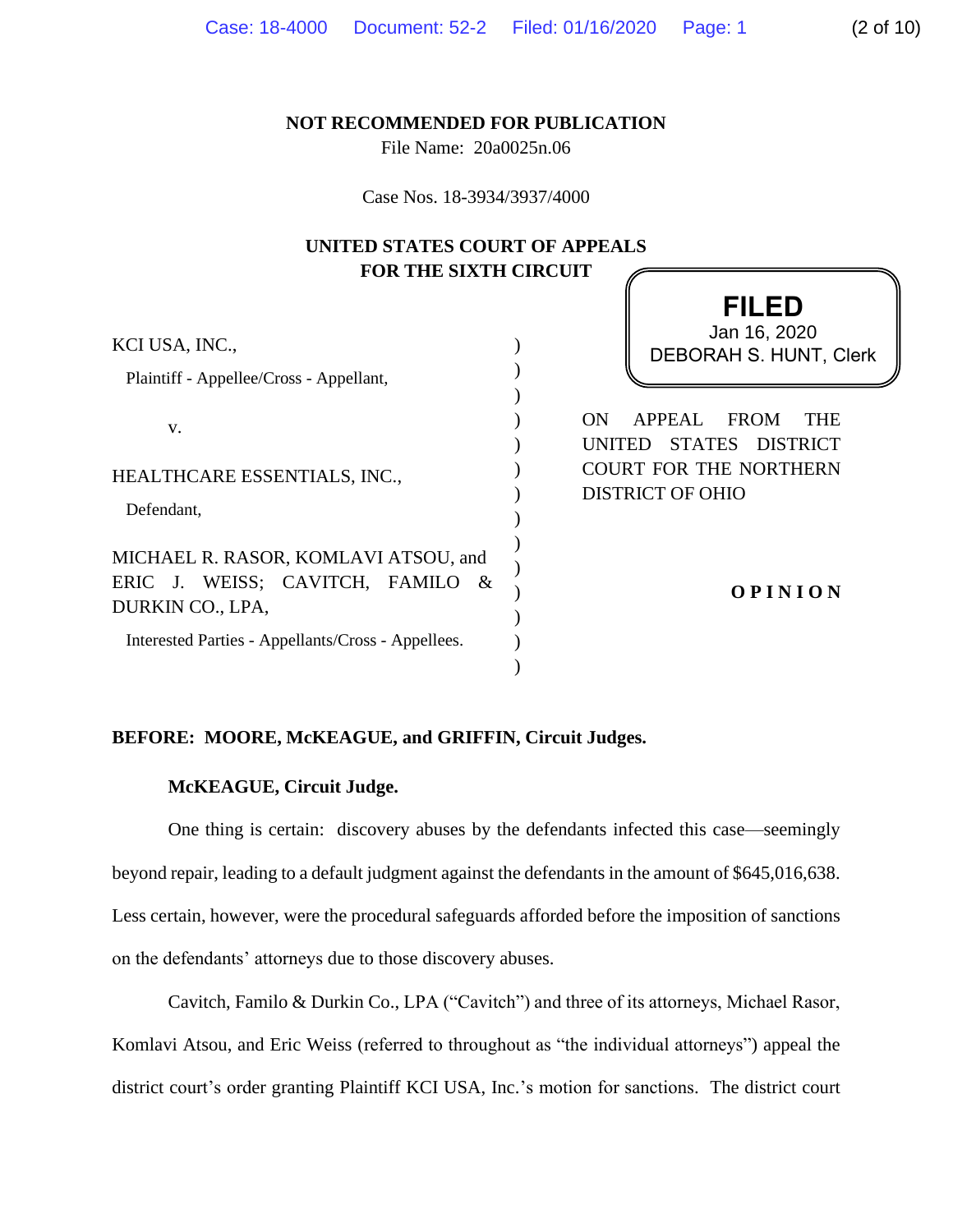found KCI was entitled to attorney's fees and costs, in the form of sanctions, from Cavitch and the individual attorneys for their representation of Defendant Healthcare Essentials, Inc. Because we find the individual attorneys were denied due process, including fair notice and a meaningful opportunity to be heard, we vacate the sanctions order against them and remand for further proceedings. Furthermore, because Cavitch's liability for the alleged discovery violations turns on the individual attorneys' conduct, we necessarily vacate the sanctions order against the firm and remand as well.

### **I. Background**

KCI filed a complaint against defendant Healthcare Essentials in 2014, alleging deceptive trade practices, conversion, unfair competition, and tortious interference with prospective business relationships. KCI's complaint alleged a nationwide criminal enterprise where defendants Healthcare Essentials and owner Ryan Tennebar, among others, engaged in a pattern of theft and fraud with respect to KCI's VAC wound therapy systems. The district court found a myriad of discovery abuses throughout this "hotly contested" and ongoing case. These discovery abuses included egregious acts such as throwing KCI property into a dumpster, lying to the court, failing to turn over thousands of responsive emails, fabricating requested spreadsheets, creating fake invoices, and deleting information on electronic devices, among other discovery violations. The heart of this appeal, however, concerns the involvement of Cavitch and its attorneys in these abuses.

Cavitch was involved from the filing of the answer in 2014 until April 2016, when it withdrew as counsel. From the start, discovery was contentious. The district court was forced to be involved during the discovery process, and it twice ordered Healthcare Essentials to produce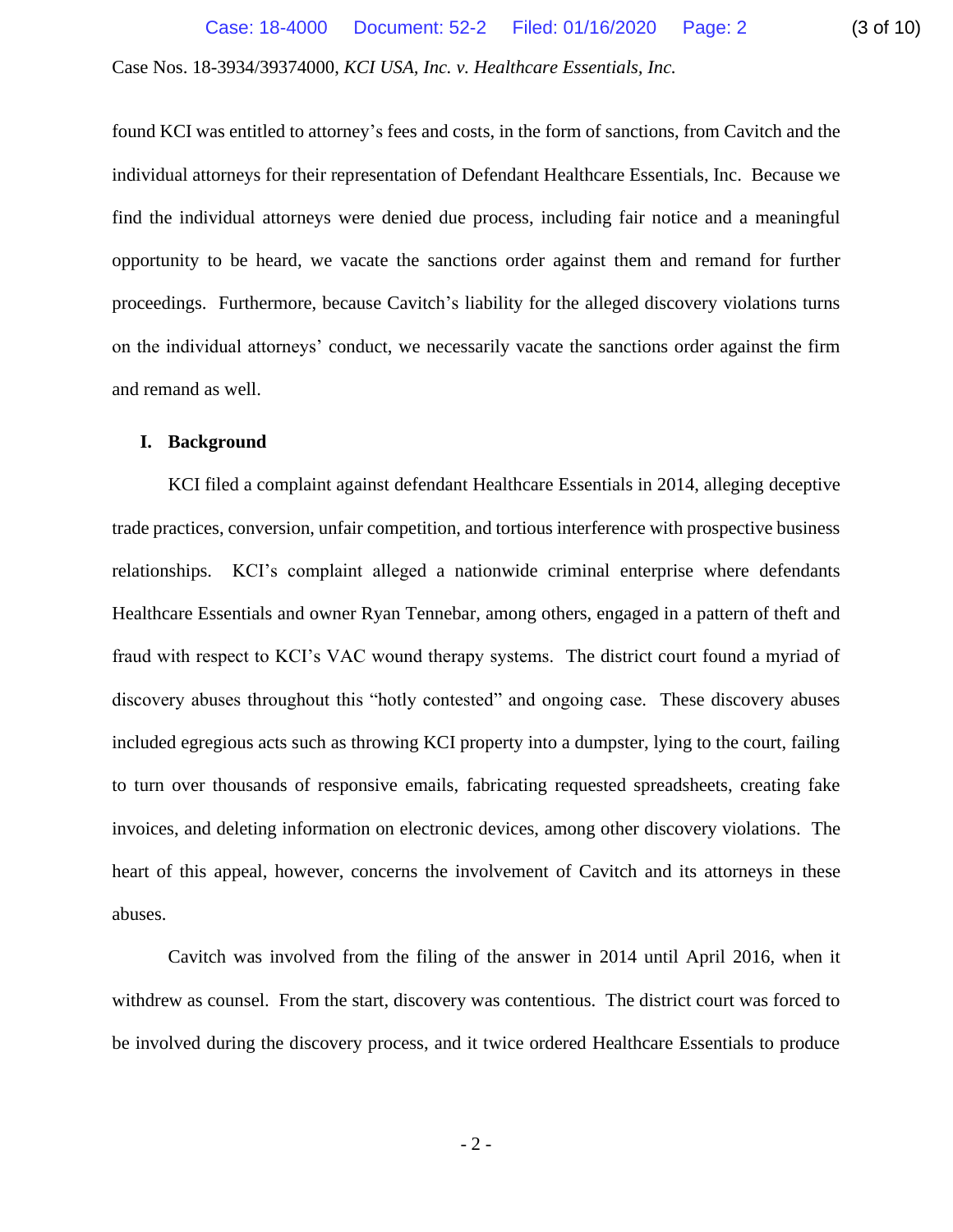the discovery requested by KCI. Yet Healthcare Essentials was still unresponsive. As a result, KCI twice moved for sanctions against Healthcare Essentials and Cavitch.

About two years into the litigation, Cavitch states it became aware of the defendants' fraud and theft. The emails showed a connection between Ryan Tennebar and former KCI employee Abel Cortez, who was purportedly stealing VACs for Ryan. Shortly after Cavitch's discovery of these emails, Ryan Tennebar sent a letter to Cavitch discharging the firm and explicitly invoking his Fifth Amendment right against self-incrimination. The letter also prohibited Cavitch from disclosing the troubling emails. Cavitch sought to withdraw as counsel and submitted an *ex parte* brief stating that it had developed an irreconcilable conflict with its client. But Cavitch did not attach the emails to the brief or disclose the ongoing crime, believing it couldn't because of Ryan Tennebar's invocation of his Fifth Amendment right. On April 15, 2016, the district judge issued an order granting the Cavitch attorneys leave to withdraw. In granting the motion, the district judge warned Cavitch that "should the Court find cause for doing so, [Cavitch] may be called upon to clarify, explain, or justify its prior actions as counsel in this case." In essence, despite no longer being counsel of record, Cavitch was on notice that its conduct could still be at issue.

Over the next several months, KCI continued to build its case and ultimately obtained a preliminary injunction against Healthcare Essentials. Despite insistence from the district court, Healthcare Essentials (now represented by new attorneys) still did not comply with discovery or the injunction. This led KCI to file a motion to show cause on July 21, 2016. The next day, the district judge held a status conference with counsel only. Cavitch was no longer counsel of record so no Cavitch attorney was present. During the status conference, Ryan Tennebar's new lawyer tried to shift blame to Cavitch, focusing on Cavitch's discovery misconduct. The judge instructed that Cavitch should appear at the next status conference if new counsel found that necessary. That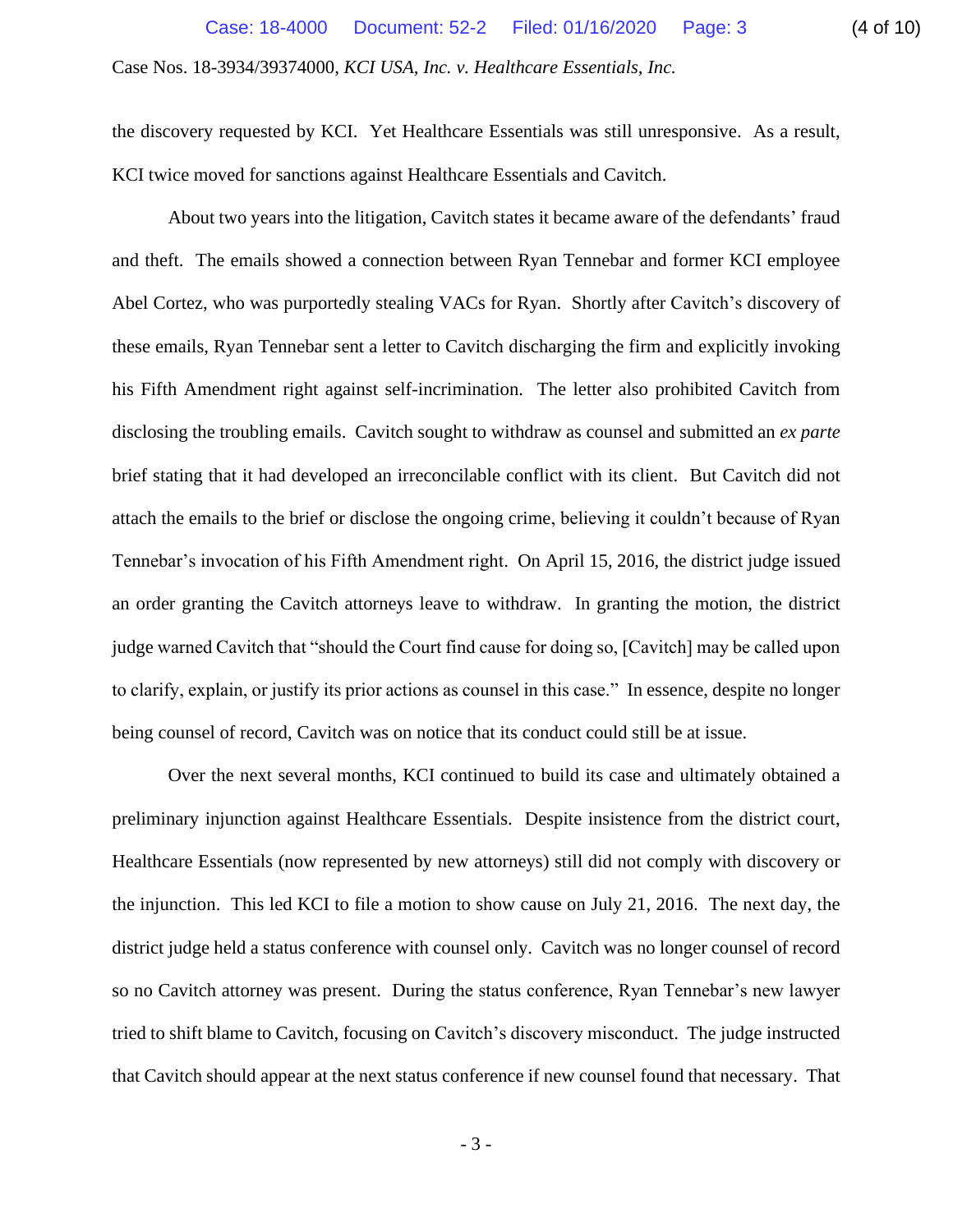separate conference took place on August 5, 2016 and concerned the various discovery violations, including Cavitch's alleged involvement. Attorneys Atsou, Rasor, and Weiss from Cavitch were all present. The judge questioned Weiss regarding his and Cavitch's knowledge about the fraudulent discovery production. KCI then, on August 16, 2016, filed a motion seeking discovery relating to Cavitch's involvement in the discovery violations. Following this hearing and the discovery request regarding Cavitch's behavior, Cavitch filed a second *ex parte* brief to which it attached the troubling emails revealing Ryan Tennebar's theft and fraudulent behavior. After the submission of the second *ex parte* brief, the district court held a telephonic status conference to discuss Healthcare Essentials' continuing violation of a restraining order and other discovery abuses. During the conference, Attorney Atsou testified regarding Cavitch's involvement in the falsified spreadsheets.

After August 2016, Cavitch's involvement was largely an afterthought until November 2017, when the district court held a hearing on one of KCI's show cause motions. KCI finally obtained the mirrored hard drive of Ryan Tennebar's computer in October 2016, revealing the extent of the fraud and theft. Even so, discovery abuses continued and Healthcare Essentials still failed to comply with discovery orders and injunctions. As a result, KCI again filed a motion to show cause. The motion to show cause primarily concerned deletion of information stored on various electronic devices, failure to turn in electronic devices, and submission of false spreadsheets. Notably, the motion did not mention Cavitch, any Cavitch attorneys, or any of Cavitch's conduct.

The court scheduled a hearing on KCI's motion to show cause, and after being rescheduled several times due to a criminal trial against defendant Ryan Tennebar, the court set the hearing for November 9, 2017. Hours before the scheduled afternoon hearing, KCI filed a bench brief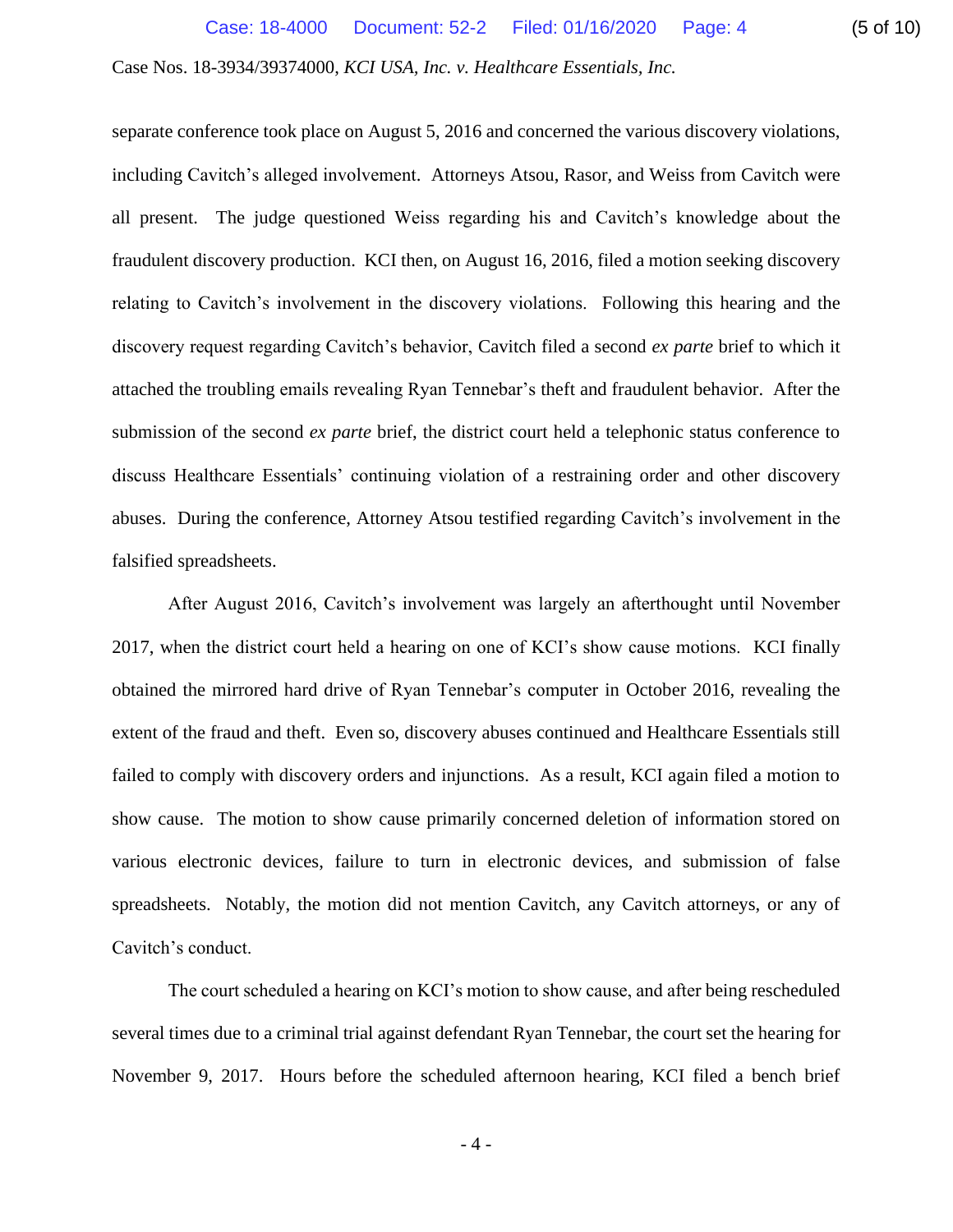attacking the Cavitch attorneys. The KCI brief described conduct previously discussed throughout past sanctions motions and conferences. The brief also raised new allegations concerning Cavitch's misrepresentations to the court. KCI's brief, however, neither sought sanctions from the individual attorneys nor mentioned the individual attorneys by name (apart from including testimony as an exhibit). Cavitch responded by filing a short brief and supporting affidavit stating Cavitch was ready to defend itself.

The hearing took place that afternoon. Cavitch did not appear. At the hearing, KCI discussed Cavitch's conduct at length. On the one hand, the district judge acknowledged that the sanctions against Cavitch were "[n]ot an issue, as far as I'm concerned, certainly not at this hearing." On the other, KCI stated it would be "directly critical of some of the actions taken by counsel" and it was "referring to the Cavitch law firm" (not the new lawyers). The judge thanked KCI for this distinction. Following the November 9 show cause hearing, KCI filed an omnibus motion for sanctions against Cavitch but not against the individual attorneys. KCI's motion attacked much of the behavior discussed at the November 9 show cause hearing. Cavitch filed its opposition and also requested an evidentiary hearing. And only in KCI's reply brief did KCI—in a footnote—mention it was seeking sanctions against the individual attorneys as well. The footnote read:

The Opposition contends that Cavitch cannot be sanctioned under 28 U.S.C. § 1927. (ECF No. 341, p. 14). For the removal of any doubt, and as made clear in KCI's Omnibus Motion, the Court should sanction Michael Rasor, Komlavi Atsou, and Eric Weiss of the Cavitch firm—the same individuals who submitted affidavits with the Opposition (and, in fact attested to the statements made in the Opposition)—under 28 U.S.C. § 1927 for multiplying these proceedings unreasonably and vexatiously.

Without holding another hearing, the court issued its sanctions order on July 16, 2018, finding Cavitch and the individual Cavitch attorneys responsible for the discovery violations

- 5 -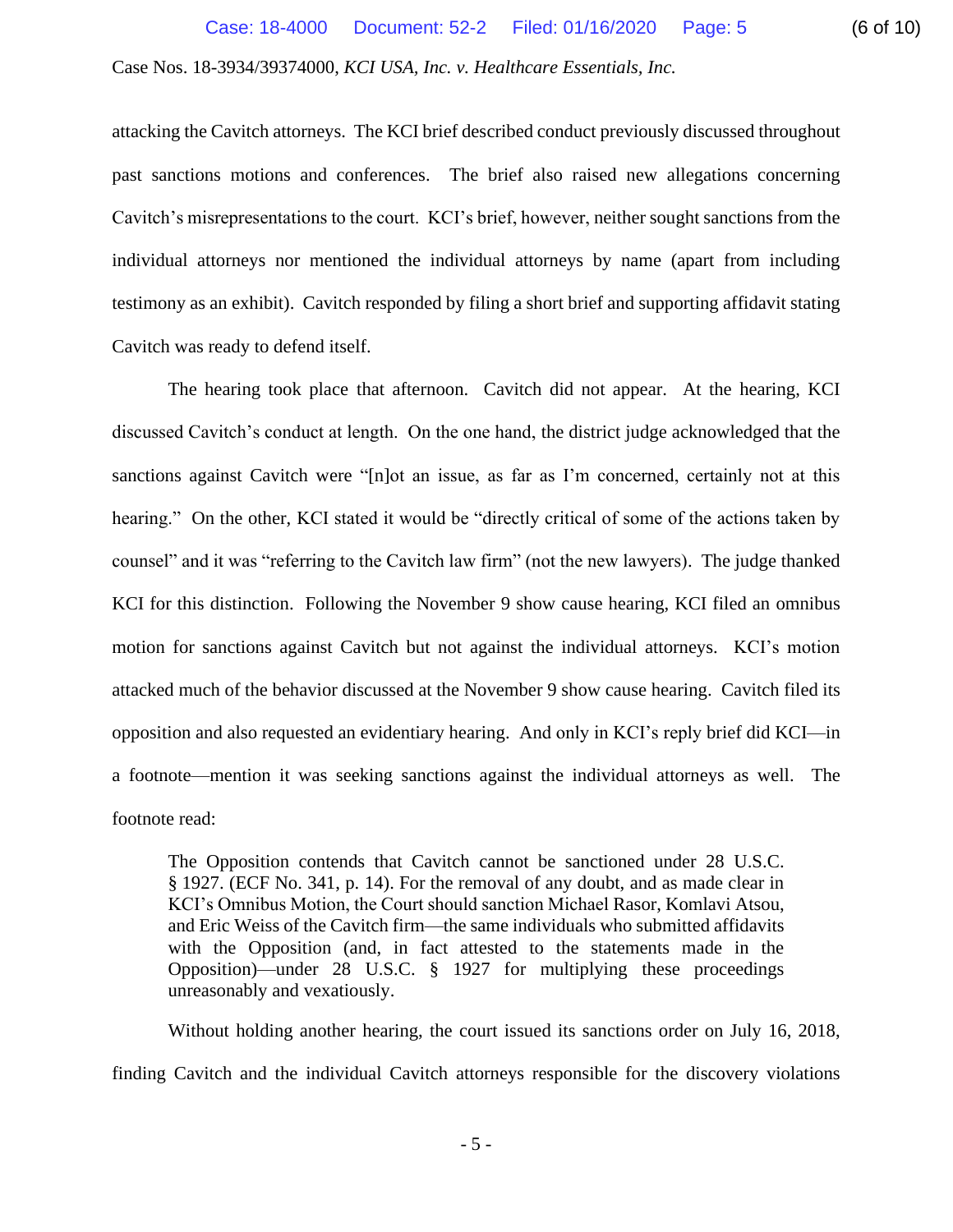mentioned throughout the omnibus motion and finding KCI was entitled to fees and costs from Cavitch and the individual attorneys. To determine the sanctions amount, the district court held a damages hearing. And finally, in an order denying Cavitch's motion for reconsideration, the district court determined that KCI was entitled to \$365,200.67 in attorney's fees and costs against Cavitch, Attorney Rasor, and Attorney Atsou, and \$ 290,488.30 against Attorney Weiss, all joint and several. Cavitch and the individual attorneys appeal separately.

### **II. Analysis**

We begin with analyzing the individual attorneys' appeal, given that the firm and individual attorneys appeal separately. The individual attorneys argue they were denied due process because they lacked notice and a meaningful opportunity to be heard. We agree.

An attorney can be sanctioned under Federal Rules of Civil Procedure  $26(g)(3)$  and  $37(b)(2)(C)$ , 28 U.S.C. § 1927, and the court's inherent powers, as the district court did here. But there remain due process concerns in the context of sanctions, and a party or attorney must be afforded notice and an opportunity to be heard. *See Prime Rate Premium Fin. Corp., Inc. v. Larson*, 930 F.3d 759, 770–71 (6th Cir. 2019) (Rule 37); *Parrott v. Corley*, 266 F. App'x 412, 415 (6th Cir. 2008) (§ 1927); *Banner v. City of Flint*, 99 F. App'x 29, 37 (6th Cir. 2004) (inherent powers). We review due process claims de novo. *Parrott*, 266 F. App'x at 415 n.1.

*Notice*. Sufficient notice against Cavitch as a firm is not enough. While "formal notice detailing the penalties" is not required, KCI or the court had to provide notice that sanctions were being sought against the individual attorneys and not just the firm. *Banner*, 99 F. App'x at 37; *see also Wilson-Simmons v. Lake Cty. Sheriff's Dep't*, 207 F.3d 818, 822–23 (6th Cir. 2000). For example, a show cause order from a district court is one mechanism that gives an individual "specific notice of the sanctioning authority being considered and the conduct alleged to be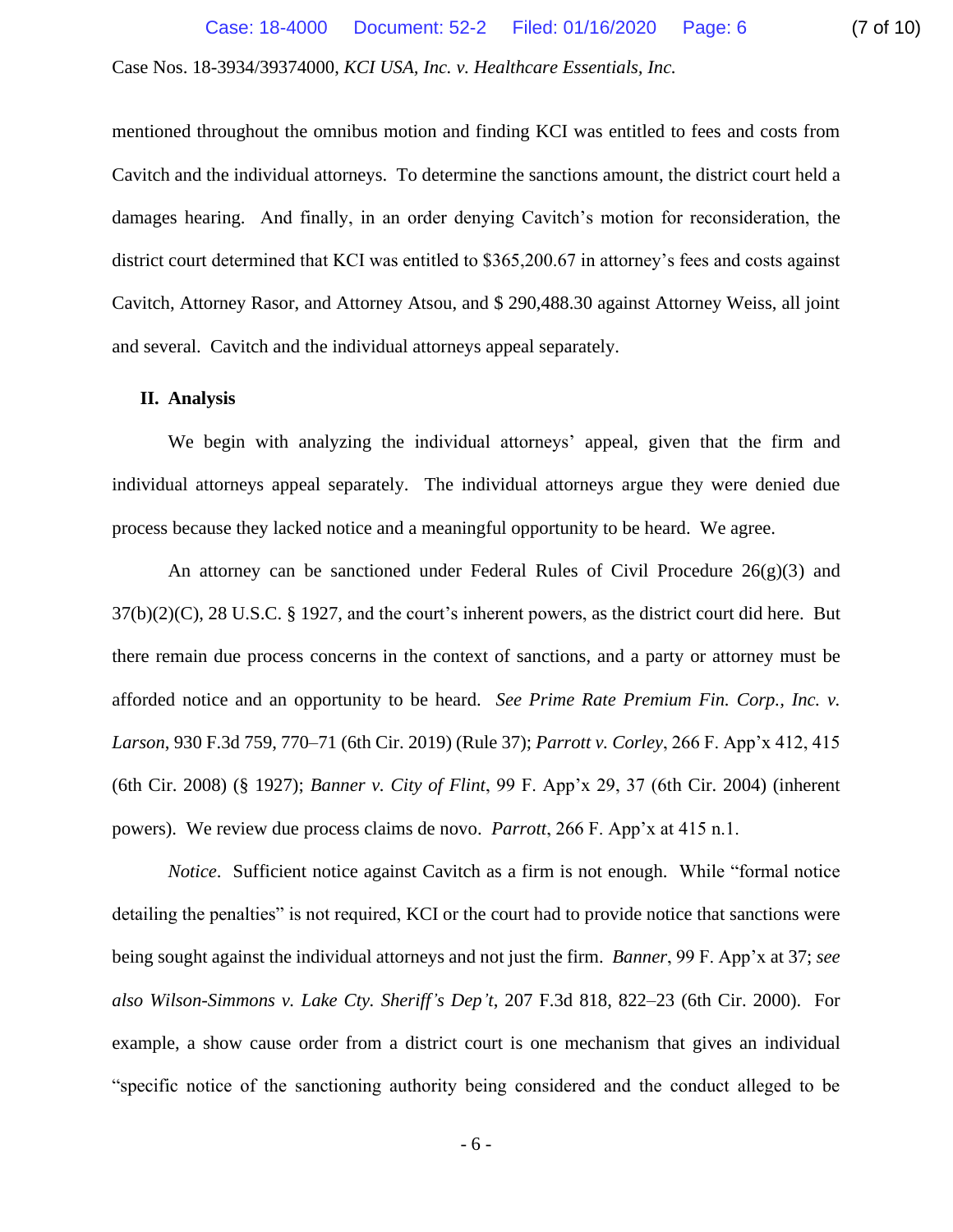sanctionable." *Cook v. Am. S.S. Co.*, 134 F.3d 771, 775 (6th Cir. 1998) (internal quotations omitted); *see also Wilson-Simmons*, 207 F.3d at 822–23. But the district court provided no such notice here. Likewise, notice from an opposing party would suffice. *See In Re Royal Manor Mgmt., Inc.,* 652 F. App'x 330, 339 (6th Cir. 2016). For example, KCI could have specifically moved for sanctions against the individual attorneys in its original omnibus sanctions motion, making it clear that it was seeking sanctions against the individual attorneys in addition to seeking sanctions against the firm. But KCI did not. Mentioning the individual attorneys in a *footnote* of a reply brief—when previous filings and allegations had been directed at the "Cavitch Firm"—is not sufficient notice. Telling is KCI's reason for flagging the individual attorneys in that footnote: "For the removal of any doubt . . . the Court should sanction Michael Rasor, Komlavi Atsou, and Eric Weiss of the Cavitch firm." Doubt there was. And doubt is not enough to provide sufficient notice to the individual attorneys.

Additionally, the earlier warnings of sanctions and that Cavitch could still be on the hook are not enough. Previous motions for sanctions did not list the individual attorneys but were instead directed at "Defendant" and "Defendant's Counsel." The court's admonition when granting Cavitch's withdrawal that Cavitch's conduct could still come into play—stated a full two years before the sanctions order—was likewise not enough to put the attorneys on notice.<sup>1</sup> KCI's bench brief filed the morning of the November 9 hearing stated the purpose of the brief was to

<sup>1</sup> KCI argues that the court put Cavitch and the individual attorneys on notice that *both* Cavitch and the individual attorneys could be subject to sanctions. KCI points to the district court's statement that "[t]hey are signing under Rule 11 that they have given you everything that exists that they know of. Apparently, Mr. Tennebar said under oath that you have everything that they have, and you are finding that there is other stuff . . . . So they are going to have to answer for that. They are going to have to answer for it. So it is put up or shut up."  $(R. 111, # 1882)$ . This is just a reminder that all attorneys sign pleadings, motions, and other papers under Rule 11—it is not notice of sanctions. KCI also points to the district court's withdrawal order. But there, the district court just stated that "[t]he Cavitch firm is on notice that, should the Court find cause for doing so, it may be called upon to clarify, explain, or justify its prior actions as counsel in this case." (R. 143, ## 2339-40). This is also not notice of sanctions; it is simply notice that Cavitch may have to explain its conduct at some later time.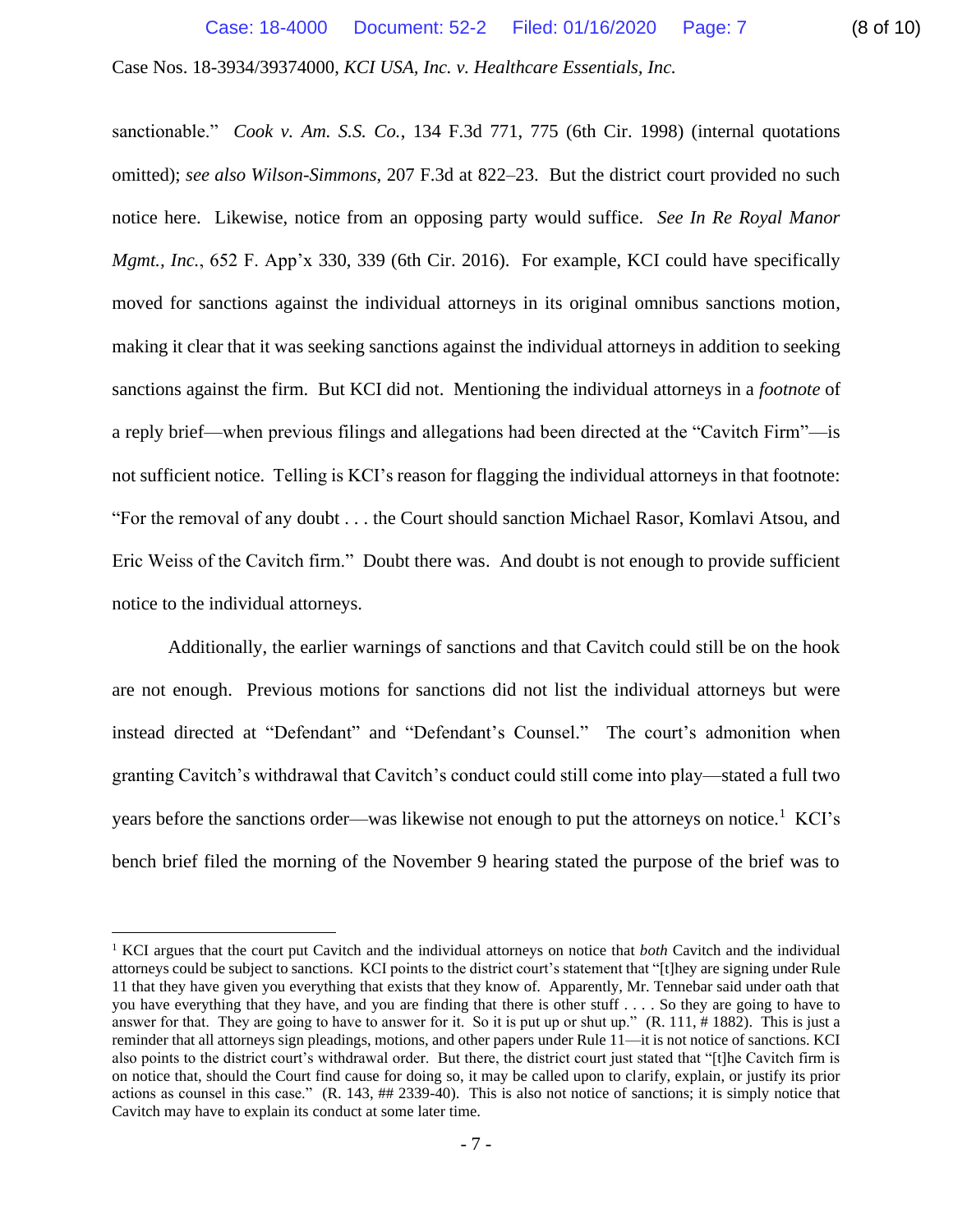discuss the prolonged and egregious discovery abuses perpetrated. But the substance of the brief did not mention any of the individual Cavitch attorneys by name; rather, it continually referred to the "Cavitch Firm." Moreover, KCI titled its omnibus sanctions motion "Plaintiff KCI, USA, Inc.'s Omnibus Motion for Sanctions Against Cavitch, Familo & Durkin Co., LPA" and explained that the "Motion for Sanctions against counsel is directed *only* at Cavitch, Familo & Durkin Co., LPA." (R. 333-1, # 5922 (emphasis added)). In the motion's conclusion, KCI requested the court to "sanction *Cavitch*" and require "*Cavitch* to pay KCI's reasonable attorney's fees and costs." It is one thing to believe your firm is going to be sanctioned and required to pay attorney's fees and costs. It is quite another to be informed that you—individually—could be on the hook for the sanctions. Without notice, the individual attorneys were denied due process.

*Opportunity to Be Heard*. Due process does not mandate a full evidentiary hearing before the imposition of sanctions. *Prime Rate Premium Fin. Corp.*, 930 F.3d at 771; *Cook*, 134 F.3d at 774–75. But a party or attorney facing sanctions must still have a meaningful opportunity to respond to the allegations against them. *Wilson-Simmons*, 207 F.3d at 822. The individual attorneys did not have that opportunity here.

The "adequacy of notice and hearing . . . turns, to a considerable extent, on the knowledge which the circumstances show such party may be taken to have of the consequences of his own conduct." *Link v. Wabash R.R. Co.*, 370 U.S. 626, 632 (1962). Due process "is a flexible concept and the particular procedural safeguards required will vary depending upon all the circumstances." *Cook*, 134 F.3d at 775 (quotation omitted).

At the very least, responsive briefing from each attorney could have provided the procedural safeguards necessary here. But under the circumstances as they were, the individual attorneys did not even have the opportunity to each file a brief in response to KCI's omnibus